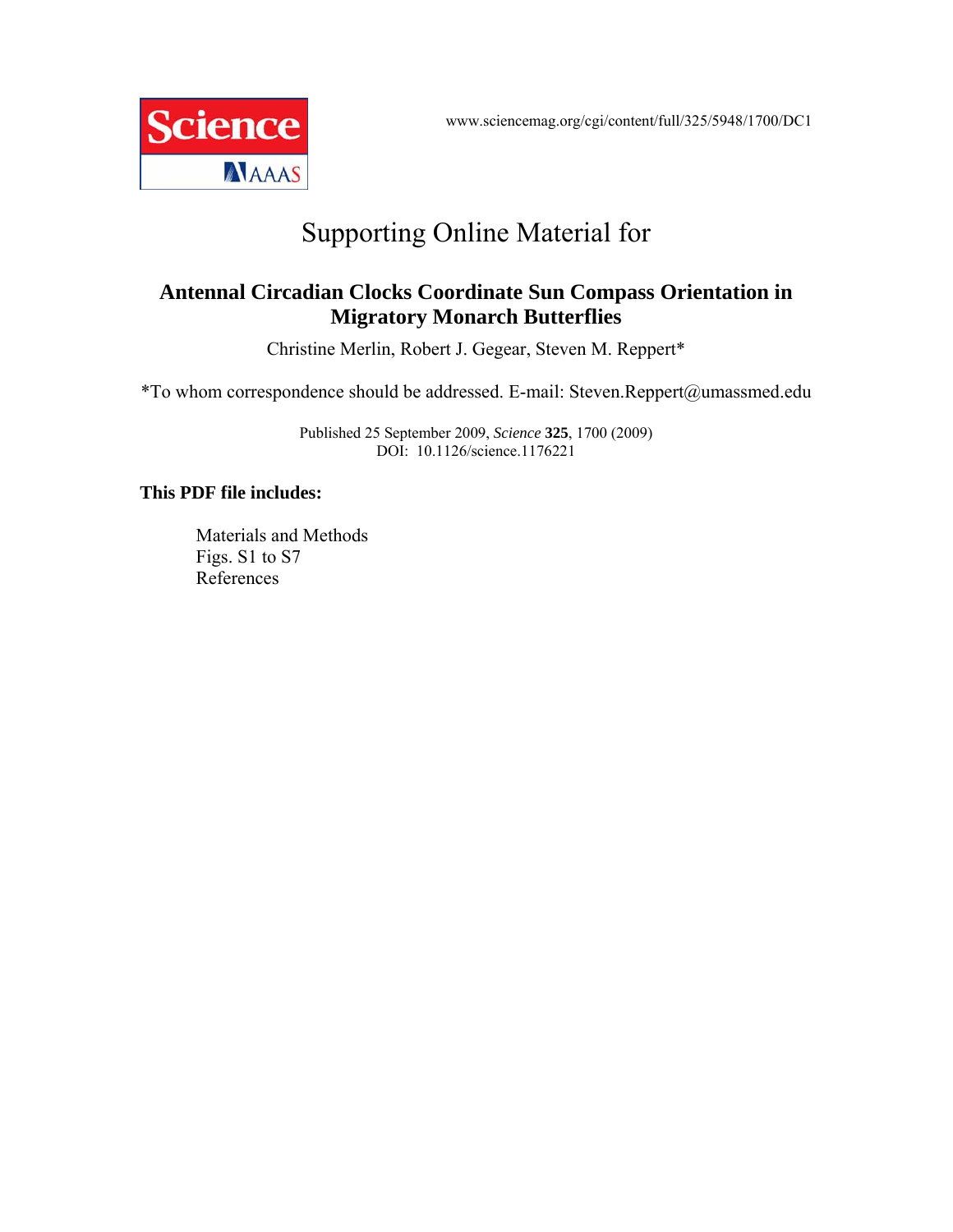### **Supporting Online Material**

#### **Materials and Methods**

#### **Animals.**

Monarch butterflies were housed in the laboratory in glassine envelopes in Percival incubators with controlled temperature (21°C), humidity (70%), and lighting. The butterflies were fed 25% honey every third day. Migratory butterflies were captured by Fred Gagnon near Greenfield Massachusetts (latitude 42º59'N, Longitude 72º60'W) and Carol Culler near Eagle Pass, Texas (latitude 28º71'N, longitude 100º49'W).

# **Flight behavior**.

For flight orientation behavior, migrant butterflies were tethered and flight behavior was monitored using a modified Mouritsen and Frost flight simulator (S*1*), as described previously (S*2, S3*). Butterflies were flown outdoors under sunny skies in Worcester, MA (latitude 42º16'N, longitude 71º49'W), when the sun could be seen from their position in the flight barrel between 1100 to 1500 hours EST from 24 September through 16 November 2008. Only butterflies flying continuously for a period of at least 5 min and presenting a directional flight path (Z-scores > 500; (S*4*)) were considered for all analyses. Butterflies were taken out of the simulator after 10 minutes and not re-used. For each group, data were analyzed to determine the significance of orientation and the mean direction using the Rayleigh test, and comparisons between groups were done using the Watson-Williams test for two samples (S*5*).

For free-flight behavior, butterflies showing oriented flight were tested after their tethers were removed. Experiments were carried out indoors, in a room illuminated by artificial white ceiling lights. Butterflies were kept in a small flight cage for 30 min prior to the experiment. Each butterfly was taken out of the cage and then released at a height of about 1.75 m from the floor; each butterfly was flown three times for 20 sec each. Butterfly flight behaviors were divided into three subjective categories: (i) Normal upward flight in which butterflies initiate flight immediately after release and present a sustained flight upward from the release point; (ii) sustained horizontal flight in which when released, butterflies do not fly upward, but instead maintain sustained flight at the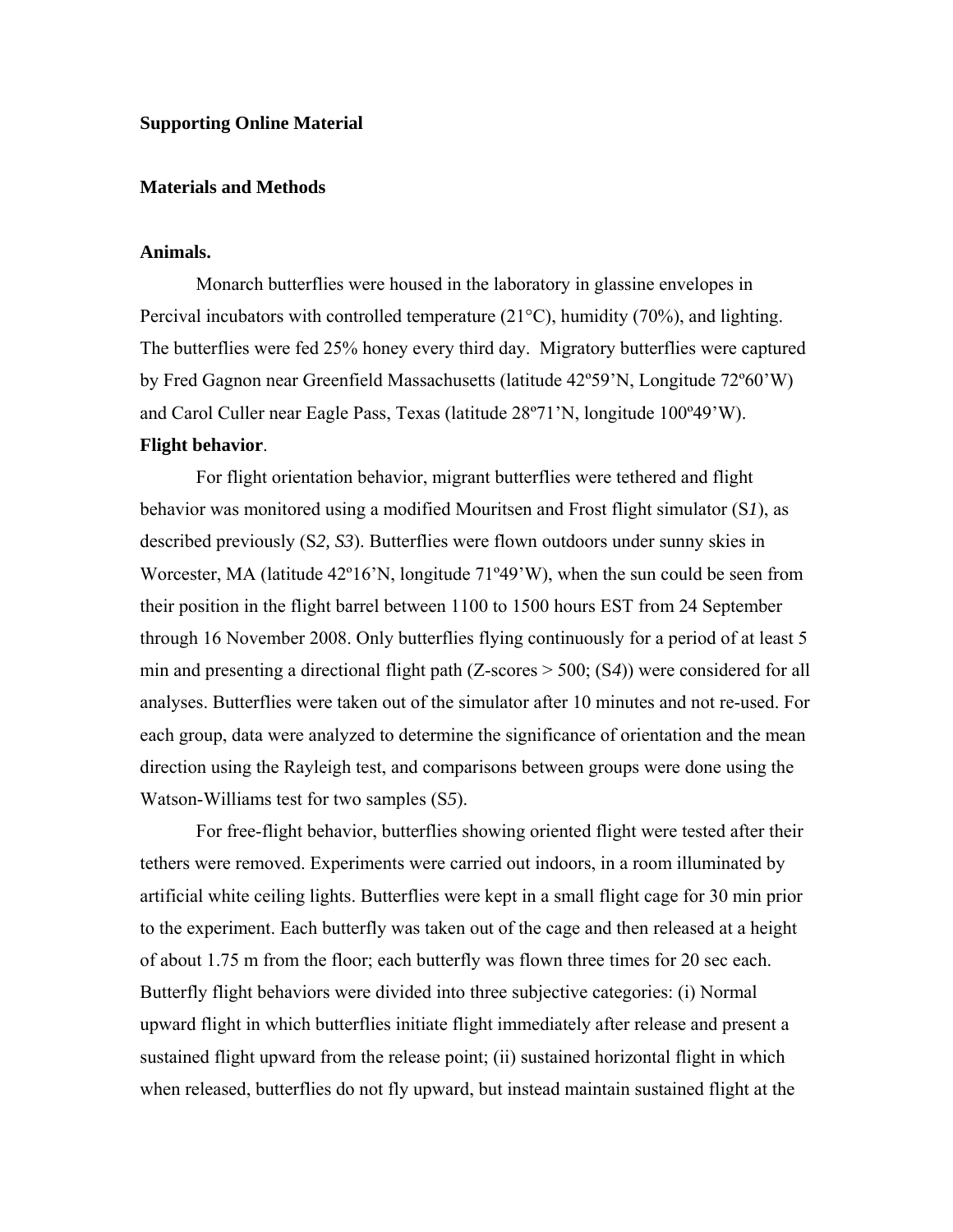same height of the release point; and (iii) crashes in which butterflies fail to fly and crash to the floor. Except in the few cases of crashes, none of the butterflies tested presented apparent defects in flight control or maneuvers. The type of behavior each butterfly presented was scored based on observations made over three trials each.

### **Proboscis extension reflex.**

In monarchs, the proboscis extension reflex is a response in which stimulation of the chemoreceptors on the middle legs with sugar solution (unconditioned stimulus, US) results in full extension of the proboscis (unconditioned response). Individual butterflies were harnessed in 15ml polypropylene conical tubes with their head, antennae and middle legs extended through a hole at the end of the tube. Proboscis extension tests were conducted by touching the middle leg with a cotton-tipped applicator soaked in 50% sucrose solution (wt/wt). Only butterflies that showed a consistent proboscis extension reflex were used in experiments. Individuals were kept harnessed and fed daily ad libitum with 50% sucrose solution. Prior to stimulus conditioning, individuals were starved for 24 hours and checked for a positive proboscis extension reflex. Butterflies were conditioned to neutral olfactory and color stimuli (conditioned stimulus, CS) by presenting the stimulus for 5 sec (CS only), contacting the middle legs with sucrose solution for 10 sec (CS +US), and removing the stimulus after 5 sec (US only). Individuals were then held for 10 min and this pairing procedure was performed again. US-CS pairing continued in this way until the individual extended its proboscis upon the initial presentation of the CS. At this time, individuals were held for 10 min and then tested by consecutively presenting an alternate stimulus (either a different odor or color) to the butterfly for 10 sec each followed by the CS. Butterflies were deemed to have a positive PER (conditioned response) if they fully extended their proboscis in response to the CS but not the alternate stimulus. Lavender was used as the olfactory conditioned stimulus and geranium was used as the alternate stimulus. Yellow was used as the color conditioned stimulus and blue was used as the alternate stimulus. Stimuli were presented at the end of a 15cm wooden stick approximated 2cm from the head.

## **Removal of the antennae.**

Antennae were removed by clipping with scissors at the base of the flagellum just above the pedicel (Fig. S1).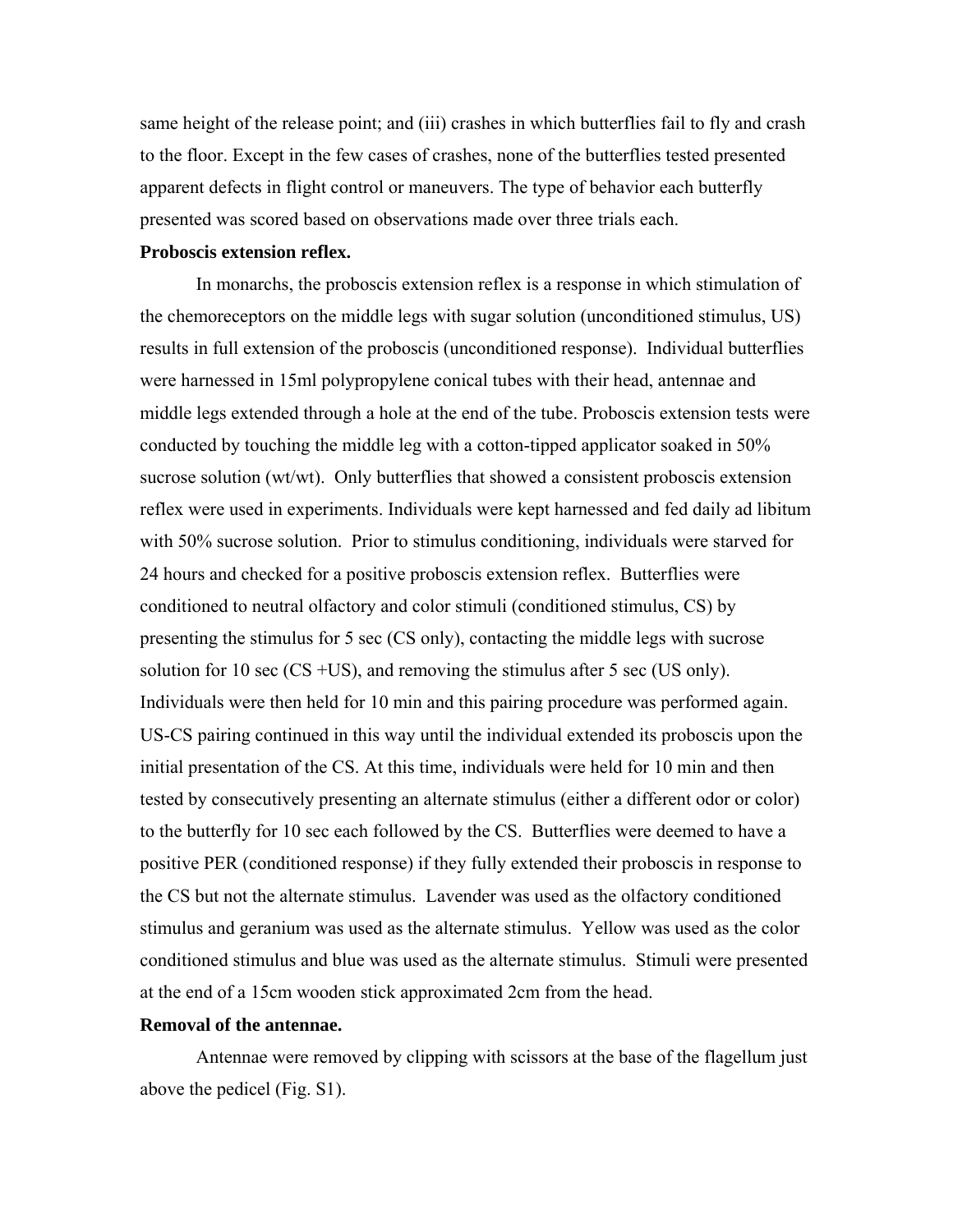#### **Painting the antennae.**

Antennae were painted from the tip to the base of the flagellum (Fig. S1) with enamel-based clear paint (Model master clear top coat; Testors no. 2736) or black paint (Glossy black; Testors no. 1147). Antennae were dipped into the appropriate paint to cover the entire surface of the flagellum and its base was painted with a paintbrush under a dissecting scope and dried with a cool airflow generated by a hairdryer. The completeness of painting was verified post-hoc under a dissecting scope.

The light-blocking property of the paints was tested by measuring the irradiance through a sheet of plastic that was painted or not painted and illuminated with white light, using an Ocean Optics USB 2000 fibre optic spectrometer.

# **Culture of antennae.**

Antennae from monarch butterflies were entrained at least for five days in LD. They were then removed, and washed two times with PBS (Invitrogen) followed by five washes with Grace's insect medium (Invitrogen) supplemented by 10% fetal bovine serum (Invitrogen) and 1X antibiotics/antimycotics (Invitrogen) to remove and/or prevent potential contaminants. Antennae were then cultured individually in Grace's insect medium supplemented by 10% fetal bovine serum and 1X antibiotics/antimycotics. All the procedure was performed during the light phase of the LD cycle. For light-induced TIM degradation assay, the two isolated antennae from the same butterfly were entrained for three days in phase-reversed LD cycles, and the antennae were then collected at Zeitgeber time (ZT)6 and ZT18. For time course experiments, isolated antennae were entrained for two days in LD followed by constant darkness, and the antennae were collected every 3-hour during the second day of LD and during the first day in constant darkness.

#### **Tissue collection.**

For RNA and protein extractions, tissues (brains free from eye photoreceptors, photoreceptor layers of the eye, antennae, legs, thoraces and abdomens) were dissected and stored at -80°C until use. Brains and photoreceptor layers used for RNA preparation were dissected in 0.5X RNA later (Ambion) to avoid RNA degradation.

#### **Real-time PCR.**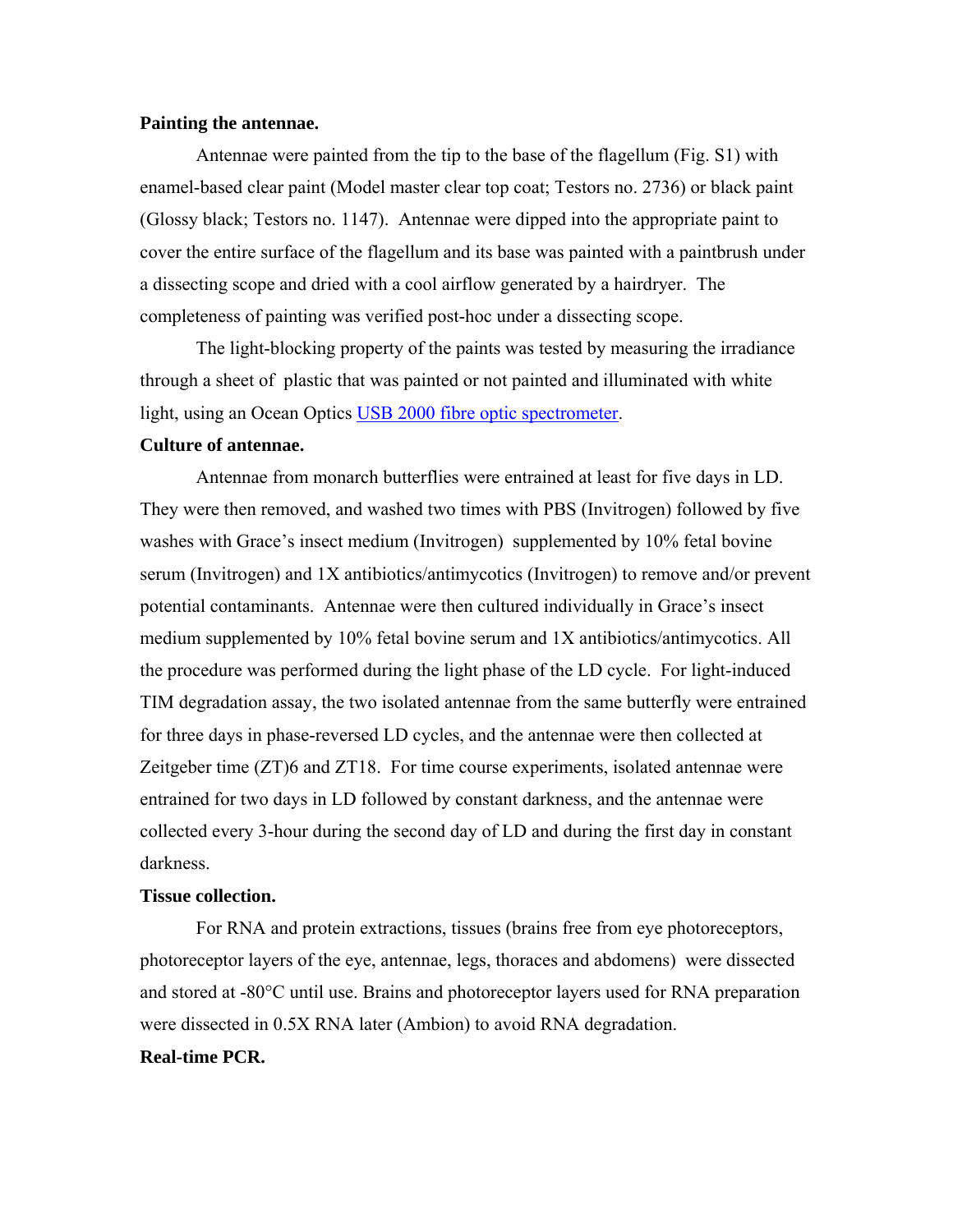Total RNA was extracted using RNeasy Micro kit (Qiagen) from various tissues dissected from monarch butterflies entrained to at least five LD cycles, either in LD or in constant darkness. For extractions from thorax and abdomen, an additional acidphenolchloroform purification step was added before ethanol precipitation to remove lipids and proteins that block the column. Total RNA was treated with RQ1 Dnase (Promega), and random hexamers (Promega) were used to prime reverse transcription with Superscript II (Invitrogen), all according to the manufacturers' instructions. The quantifications of clock gene expression were done using real-time quantitative PCR by TaqMan probes with an ABI Prism 7000 SDS (Applied biosystems). PCR reactions were assembled by combining two master mixes. The first mix contained approximately 1 µg of cDNA template and 13 µl of Platinum Quantitative PCR SuperMix-UDG w/ROX (Invitrogen) per reaction and was aliquoted into a PCR plate. The second mix contained forward and reverse primers (0.9  $\mu$ M final concentration of each), probe (0.25  $\mu$ M final concentration), and the water needed to bring each reaction to a final volume of  $25 \mu l$ , and was subsequently aliquoted into the PCR plate. The monarch *per*, *tim*, *cry1*, *cry2* and control *rp49* primers and probes were identical to those reported previously (S*6*). The other primers and probes were as follows (F, forward primer; R, reverse primer; P, probe; all 5'-3'): monarch *LWRhF*, CGCGGCGCTGTATGC; *LWRhR*,

GGACACGTTGTCGTCAGATGA; *LWRhP*, FAM-

AGGTTCCCAGCTCTGTCATGCCAAGC-TAMRA; monarch *BlueRhF*, GCCATCAACCACCCCAGA; *BlueRhR*, CTTCACGGACTCCCATCCA; *BlueRhP*, FAM-AGGGCTGAACTTCAGAAACGTGTGCC-TAMRA; monarch *UVRhF*, CTGCATCGATCCTTGGGTTT; *UVRhR*, GCATGCGACGCTGAAGCT; *UVRhP*, FAM-TGCAATCAGTCATCCCAAGTACAGGCA-TAMRA. All primers and FAM-TAMRA labelled probes were purchased from Integrated DNA Technologies (Coralville). The efficiency of the amplification and detection by all primer and probe sets were previously validated by determining the slope of Ct versus dilution plot on a 3 x 10<sup>4</sup> dilution series. Individual reactions were used to quantify each RNA level in a given cDNA sample, and the average Ct from duplicated reactions within the same run was used for quantification. The data for each gene in a given tissue were normalized to *rp49*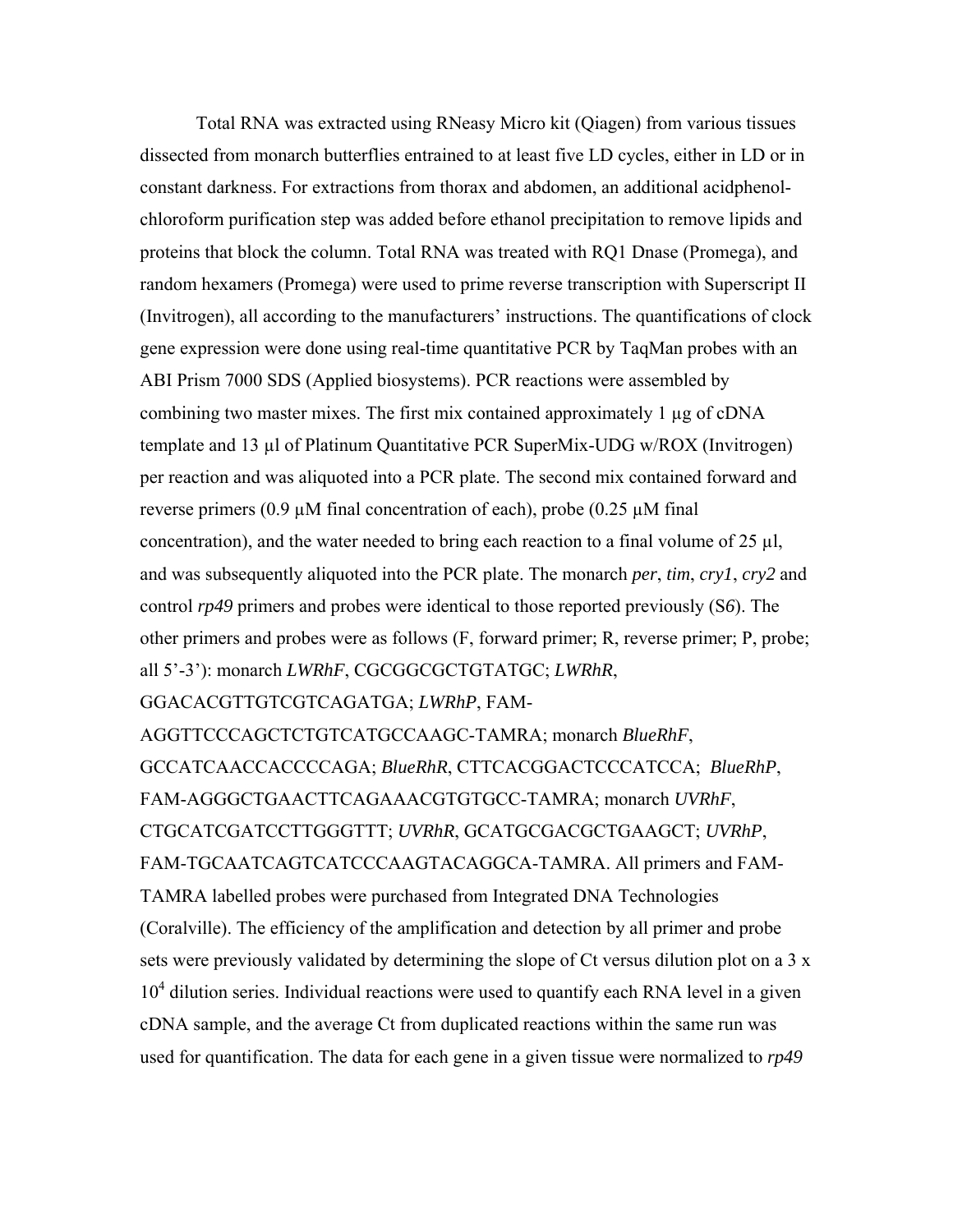as an internal control and normalized to the mean of one time point (for temporal profiling experiments) within a set for statistics.

#### **Western-blotting.**

Tissues dissected from monarch butterflies or isolated antennae maintained in culture were homogenized in protein extraction buffer (150mM NaCl, 50 mM Tris-HCl, pH 7.4, 0.5% NP40, 100mM NaF, Complete Protease Inhibitor Tablet (Roche)). Protein concentrations were normalized by Coomassie Reagent (Pierce) and either 20 µg (for dpPER and dpTIM) or 5  $\mu$ g (for dpCRY1 and dpCRY2) of each protein sample was loaded per lane. Western blots were probed with the primary antibodies guinea pig antidpPER40 (1:3000), anti-dpTIM47 (1:3000), anti-dpCRY1.37 (1:3000), anti-dpCRY2.51 (1:3000) (S*6*) and monoclonal mouse anti-α-tubulin (1:20000). Secondary antibodies were horseradish peroxidase-conjugated donkey anti-guinea pig IgG (Jackson Immunoresearch Laboratories; 1:10000) and horseradish peroxidase-conjugated goat anti-mouse IgG (Santa Cruz; 1:16000). Films and chemiluminescent blots were imaged with the FUJIFILM LAS-1000, and bands were quantified using the ImageGauge V4.22 software. The level of each clock protein was normalized by the level of  $\alpha$ -tubulin and expressed relative to one sample of the set.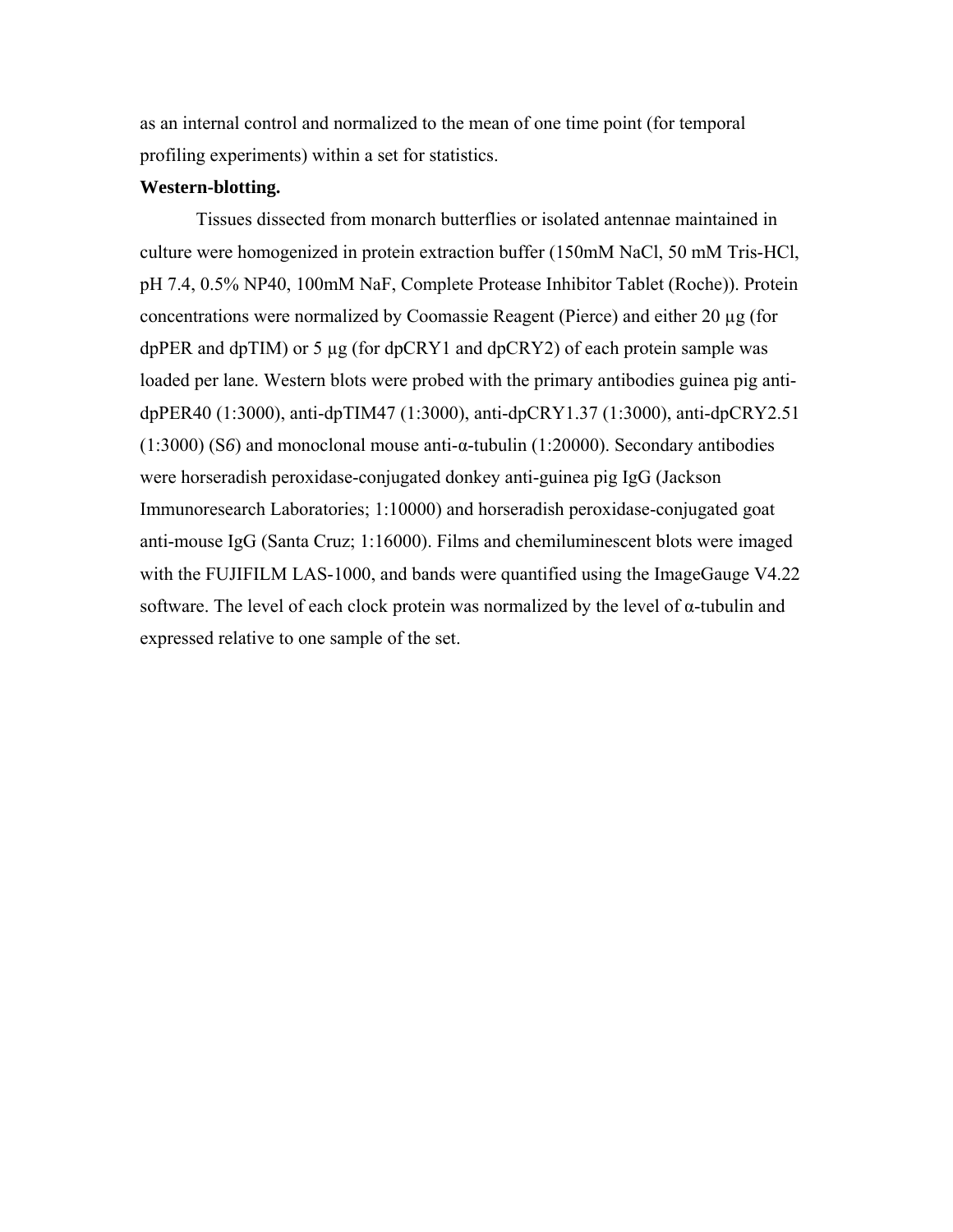**Supporting Figures** 



**Figure S1.** Anatomy of monarch butterfly antenna.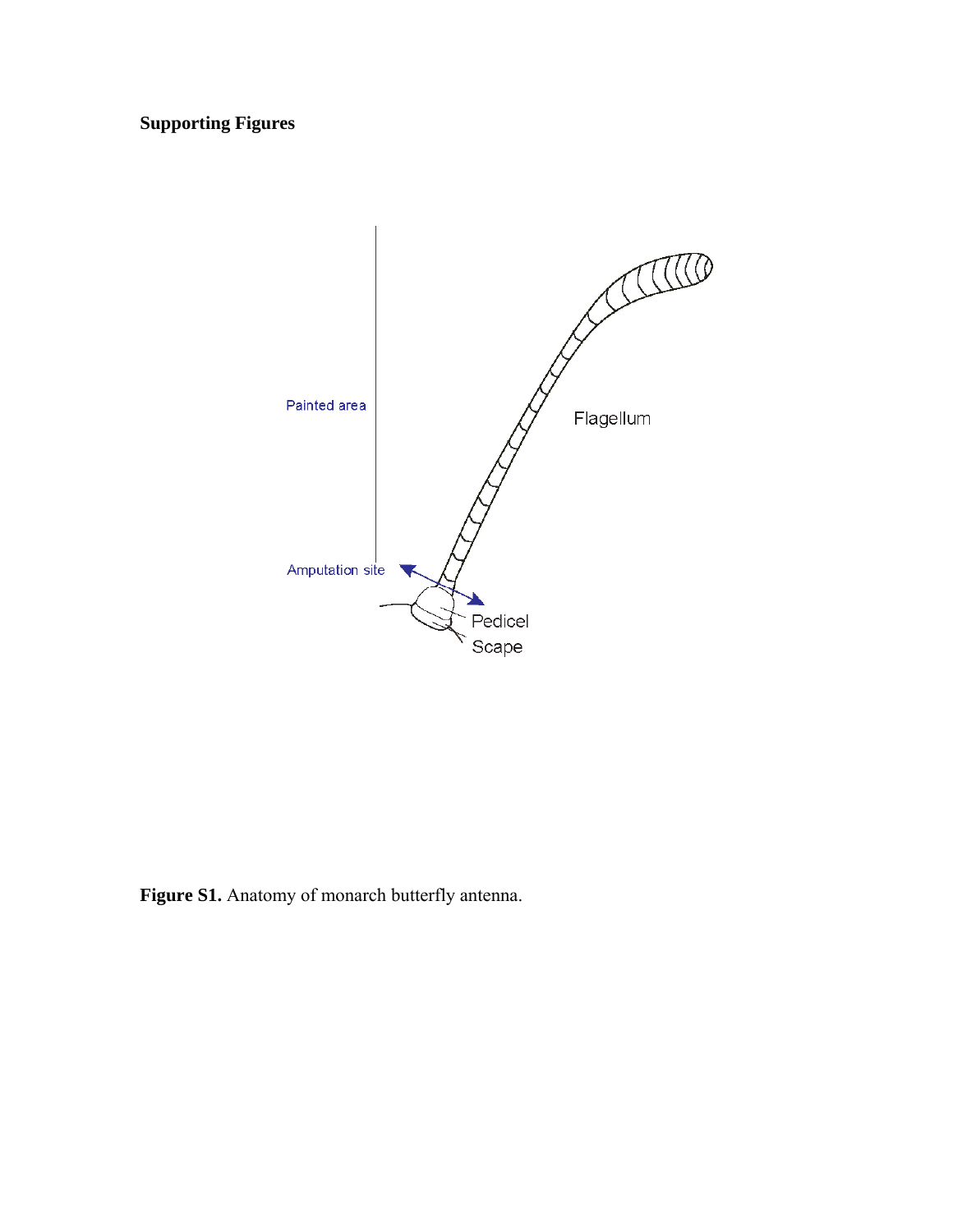

**Figure S2.** Temporal distribution of migrant butterflies, with intact antennae and without antennae, flown over the course of the study. Day 0 corresponds to the time of antennae removal and the beginning of entrainment to two different LD conditions (lights on from 0600 to 1800 hours and lights on from 1200 to 2400 hours) for both intact and antennaeless butterflies. (A) Controls with intact antennae entrained in the two different LD cycles. (B) Antennae-less migrants entrained in the two different LD cycles. The gap between day 0 and day 7 corresponds to the time necessary for entrainment in each lighting condition, and the gap between day 8 and day 18 corresponds to a period of inclement weather not permissive to flight simulator experiments.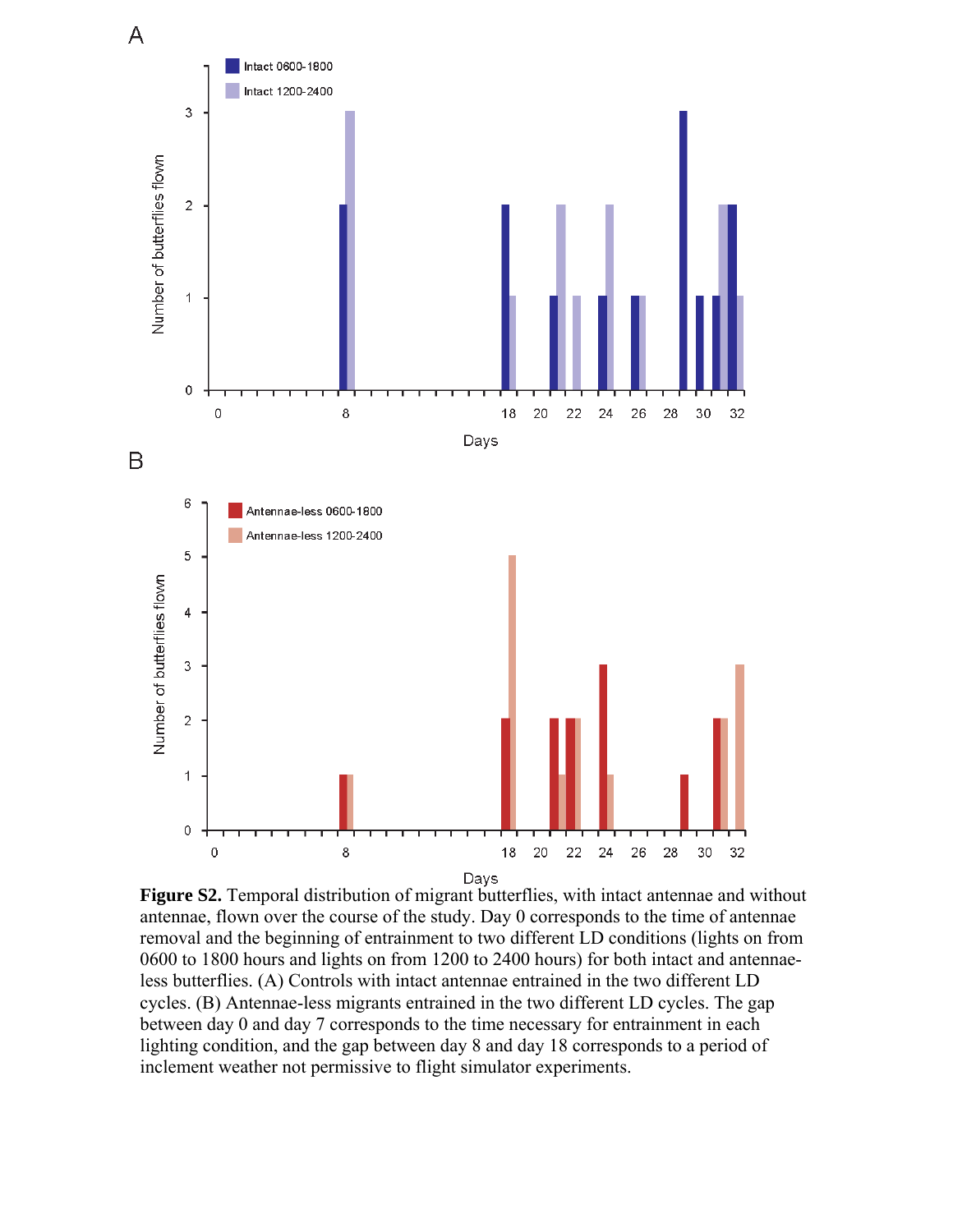

**Figure S3.** Temporal patterns of clock protein abundance in various tissues of monarch butterflies. Samples were collected, treated and normalized as in Figure 2A and C excepted that the value at ZT6 was normalized to the level of expression at ZT18 within each tissue and represents the mean  $\pm$  SEM of 5 animals, excepted for the abdomen. In this tissue, values for TIM, CRY2 and CRY1 expression levels represent the means  $\pm$ SEM of 3 animals and PER expression represents data from a single animal. White bars, ZT6; black bars, ZT18. *p*-values, Student's t-test. \*\*\*, *p* < 0.001; \*\*, *p* < 0.01; *\**, *p* < 0.05.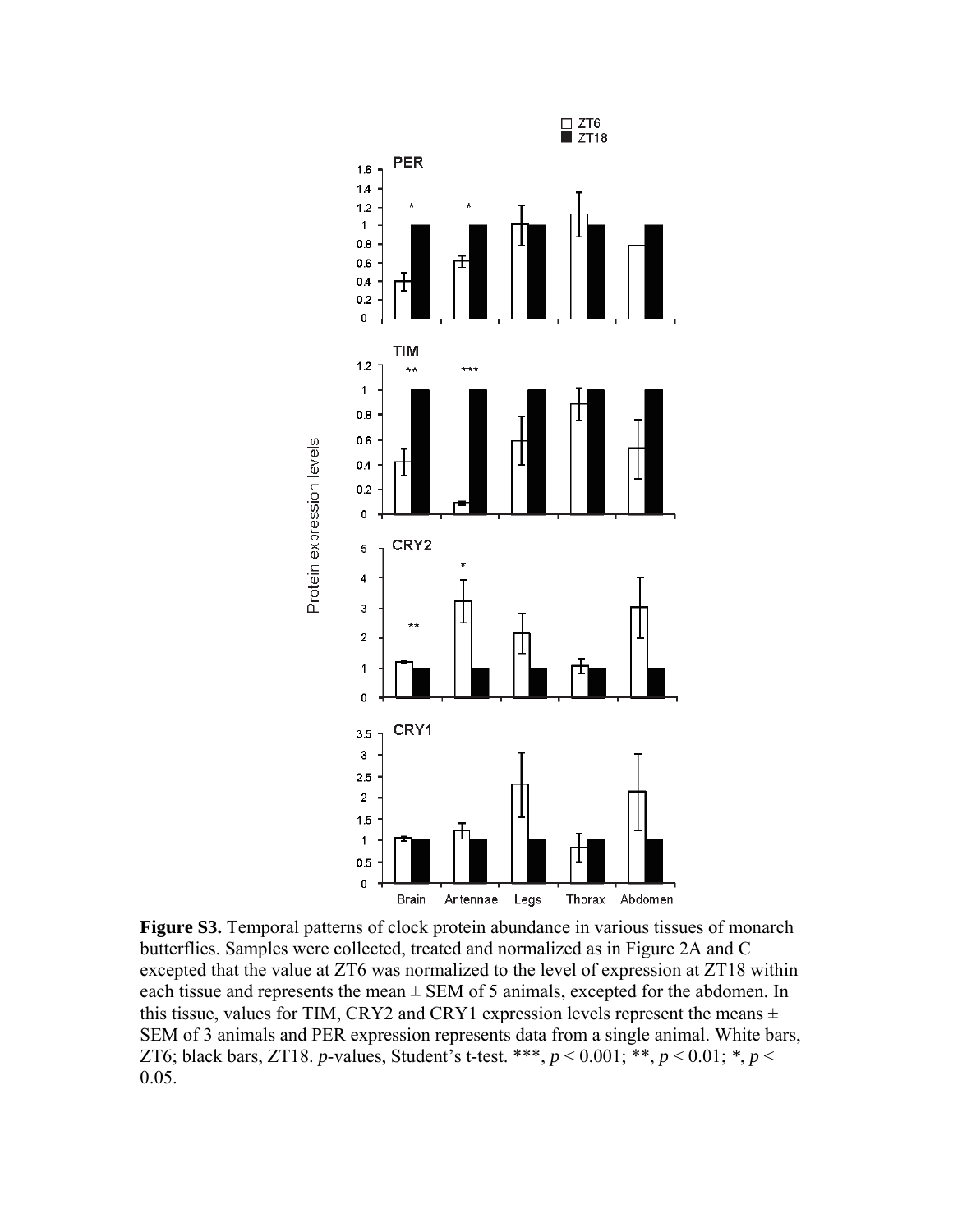

**Figure S4.** Quantitative real-time PCR (qPCR) detection of opsin genes expression in the antennae. qPCR amplification curves using blue opsin (*DpBlueRh*), long wavelength opsin (*DpLWRh*), UV opsin (*DpUVRh*) and *rp49* (standard) detectors on mRNA obtained from the eye (black), the brain (green) and the antenna (red) of two butterflies. Solid lines: cDNA; dotted line: DNase treated RNA control. Delta Rn is the change in fluorescence from the previous cycle.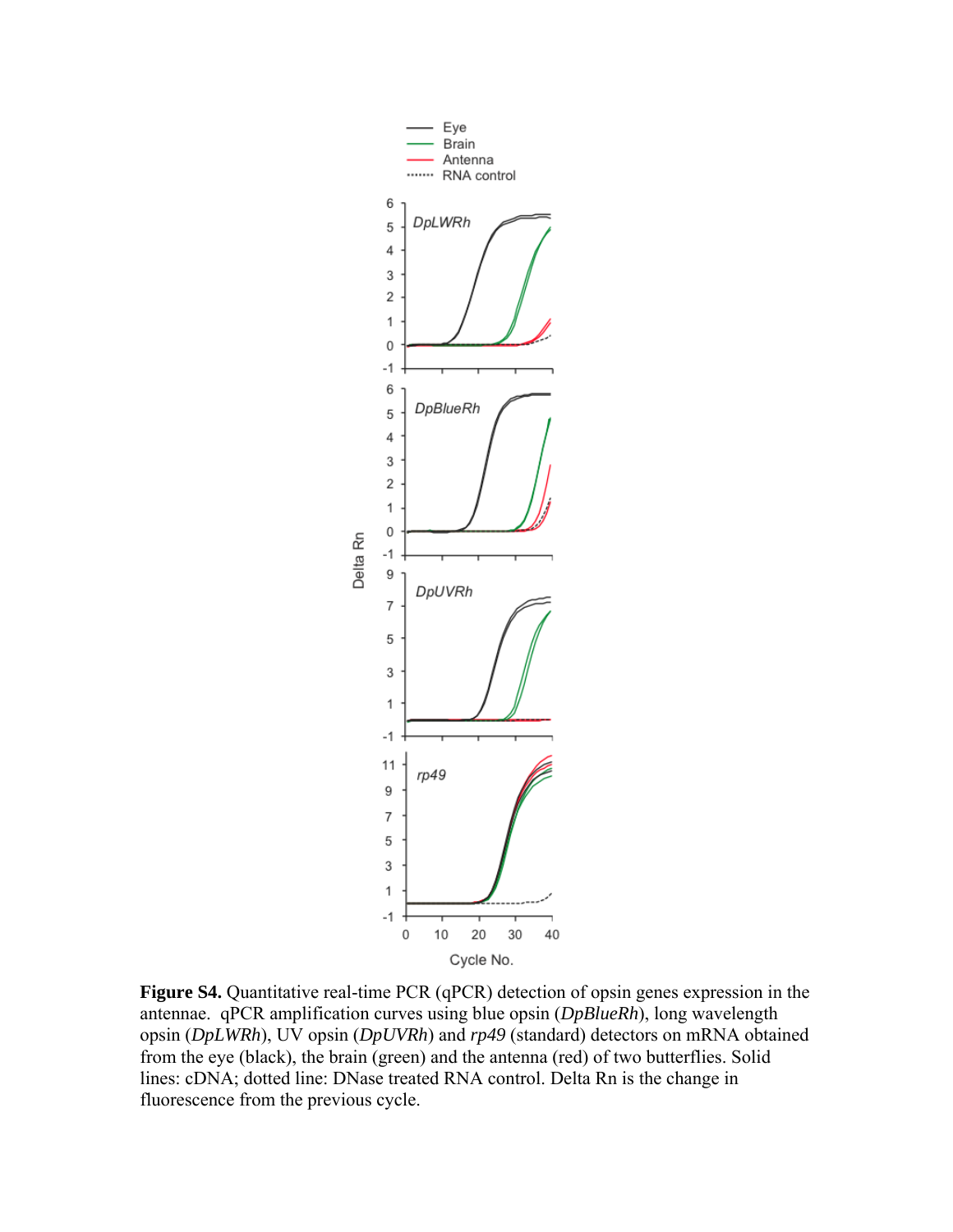

**Figure S5.** A light-induced decrease in CRY1 is not essential for a light-induced decrease in TIM abundance in antennae. (A) Paradigm for light-pulse study; arrows indicate the collection time. (B,C) Effects of light pulse on CRY1 levels in antennae painted clear or black. Protein levels were determined by western blots (with GP37) as in Figure 3. (B) A representative blot of the samples pooled. (C) Quantification of CRY1 levels in single painted antennae. Each value is the mean  $\pm$  SEM of 3 antennae, excepted for the clearpainted antennae in dark control condition for which only the mean of 2 antennae is shown.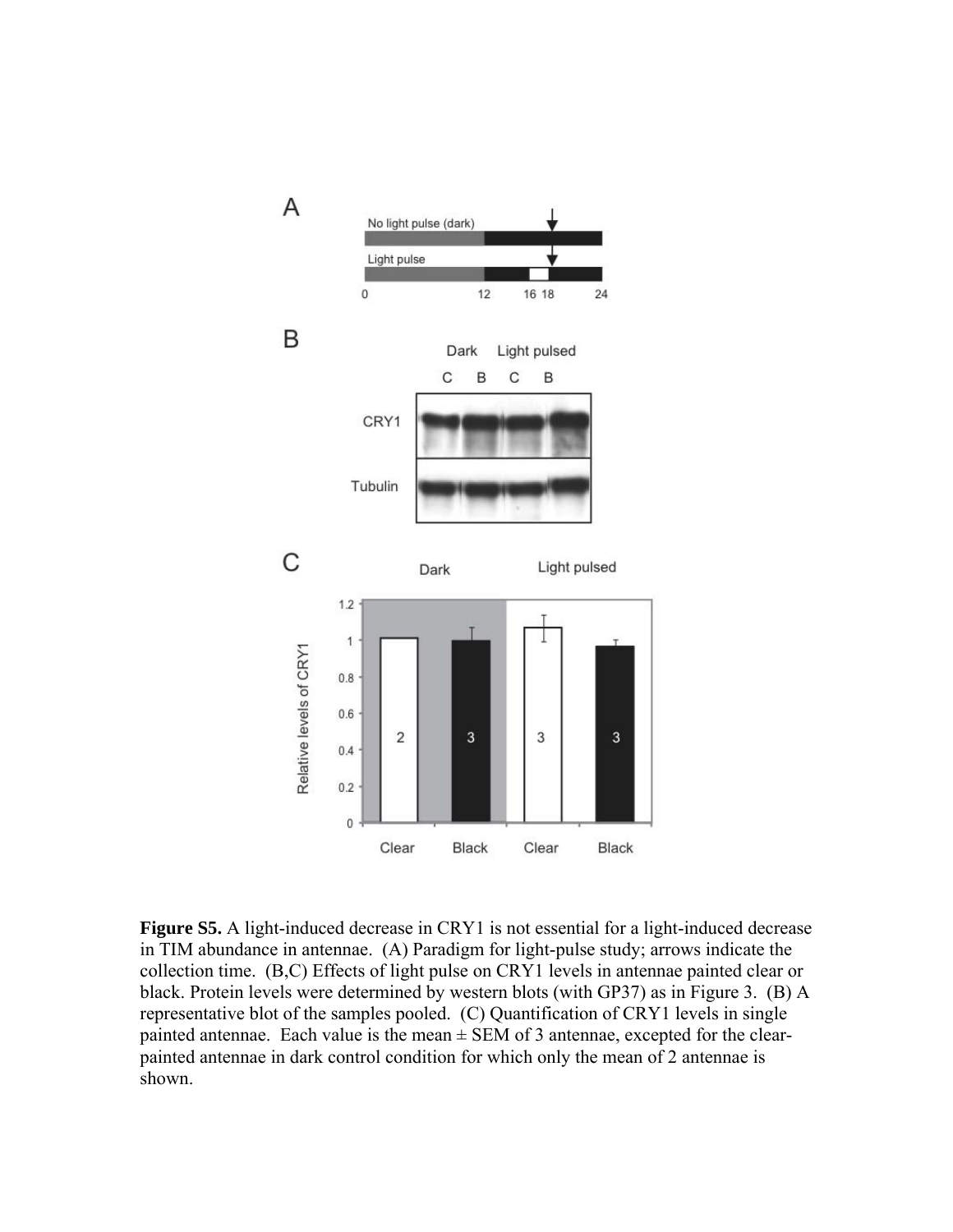

Figure S6. Painting the antennae abolishes olfactory responses. (A) Associative olfactory conditioning of the proboscis extension reflex of butterflies with intact antennae (blue line), without antennae (red line), with antennae painted clear (black line, open circles) or with antennae painted black (black line, plain black circles) along 10 training trials. Butterflies were trained with paired presentations of a lavender odor and a reward of sucrose solution. (B) Associative visual conditioning. Butterflies were trained with paired presentations of the color yellow and a reward of sucrose solution. Groups as in (A).

**Results:** Intact monarch butterflies with unpainted antennae exhibited robust associative olfactory conditioning, using the proboscis extension reflex with paired presentations of a lavender odor with sucrose reward, while antennae-less butterflies and those with both antennae painted with either clear or black paint did not exhibit associative olfactory conditioning.

The olfactory defect in migrants with painted antennae was a true lack of odor responsiveness, and not a defect in learning needed to perform the task, because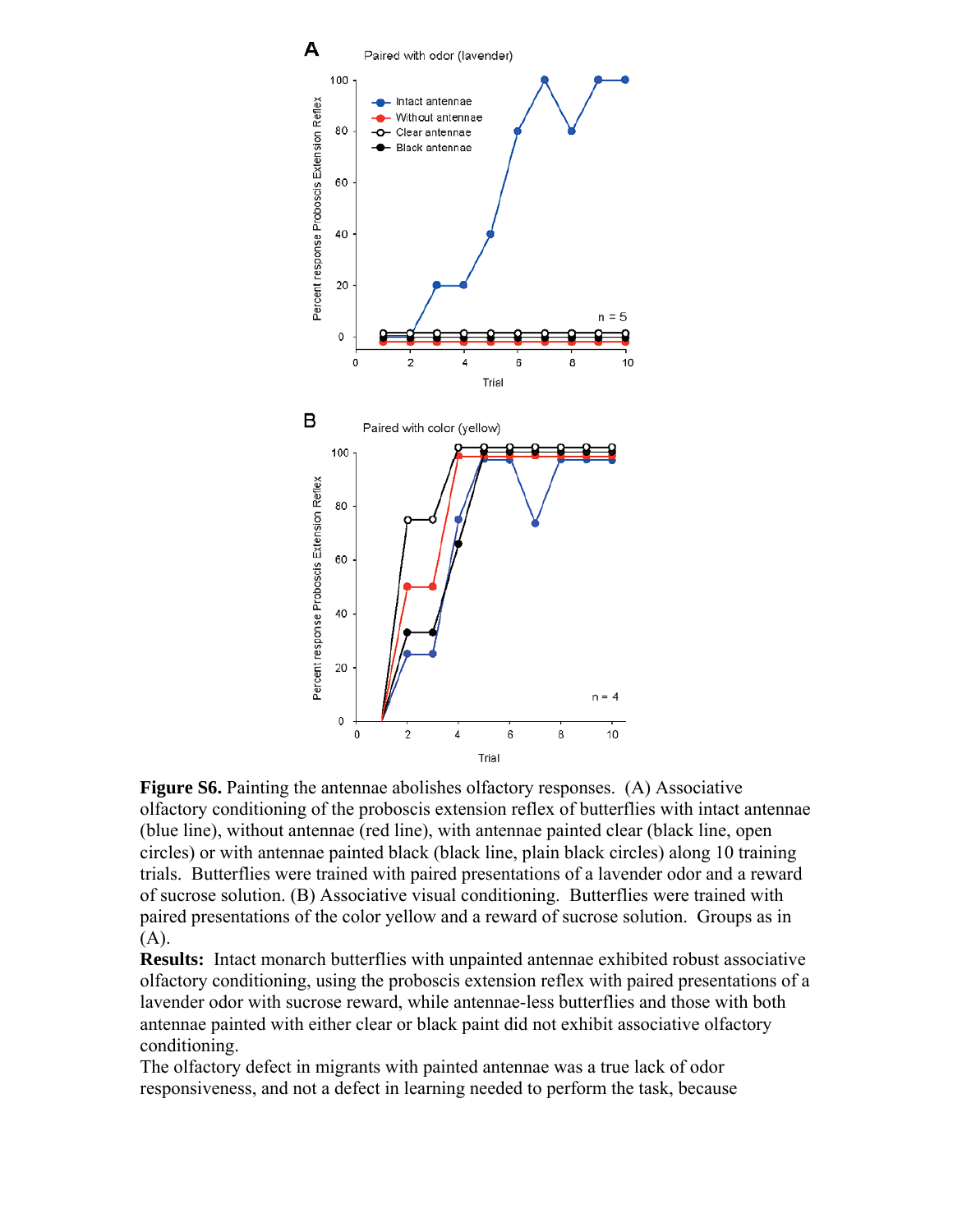butterflies with painted antennae (either clear or black) exhibited associate visual conditioning, using the color yellow, as easily as those with unpainted antennae.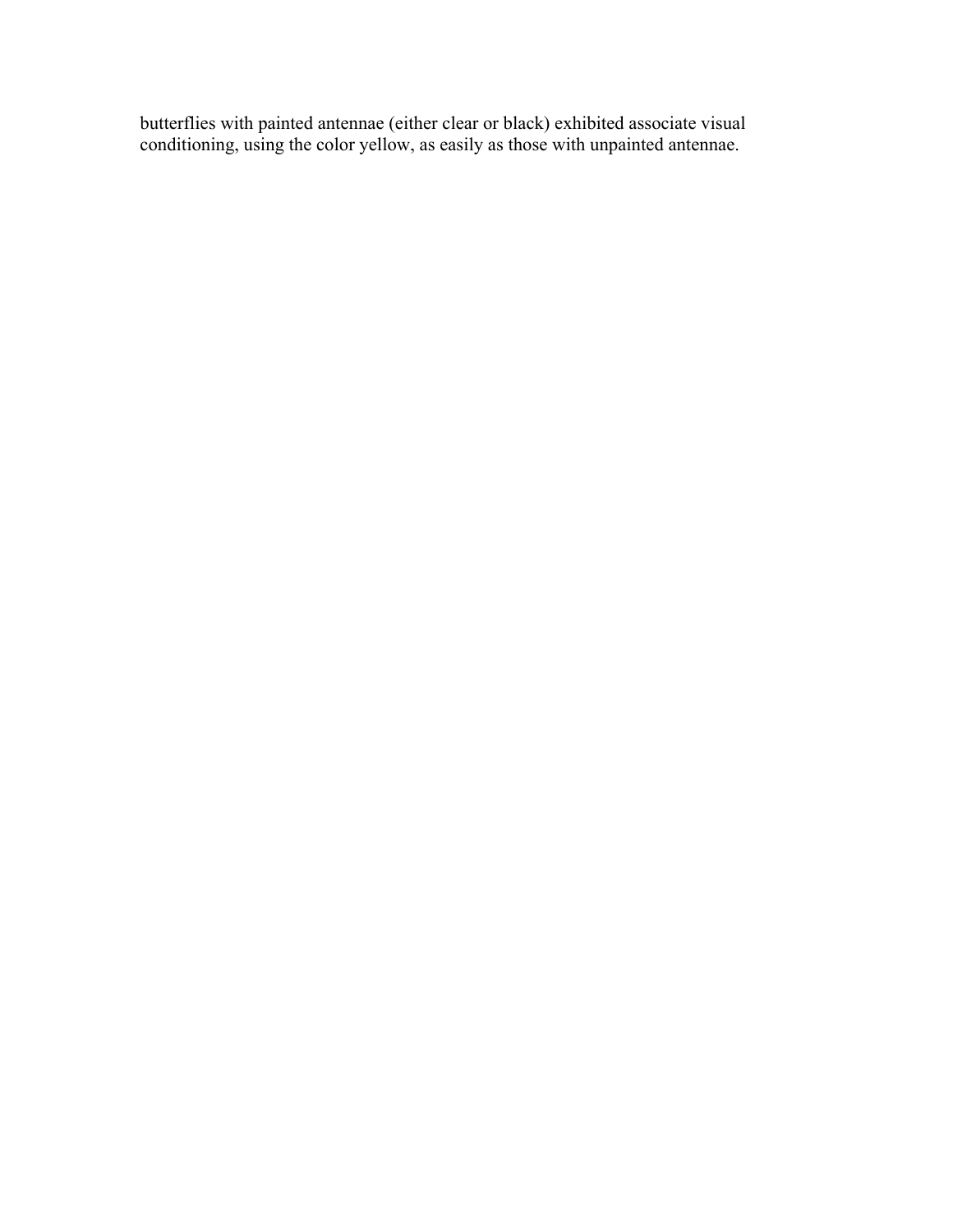

**Figure S7**. Temporal distribution of migrant butterflies with painted antennae flown over the course of study. Day 0 corresponds to the time of painting and the beginning of entrainment to two different LD conditions (lights on from 0600 to 1800 hours or lights on from 1200 to 2400 hours). (A) Control non-treated migrants and migrants with clearpainted antennae entrained in either of the two the different LD cycles. (B) Migrants with black-painted antennae entrained in either of the two different LD cycles. In both panels, the gap between day 0 and day 6 corresponds to the time necessary for entrainment in each lighting condition. For each day after painting, the butterfly orientations were as follows. Black antennae 0600-1800: day 7, 262º; day 10, 12°, 292°, 328°, 333°; day 11,